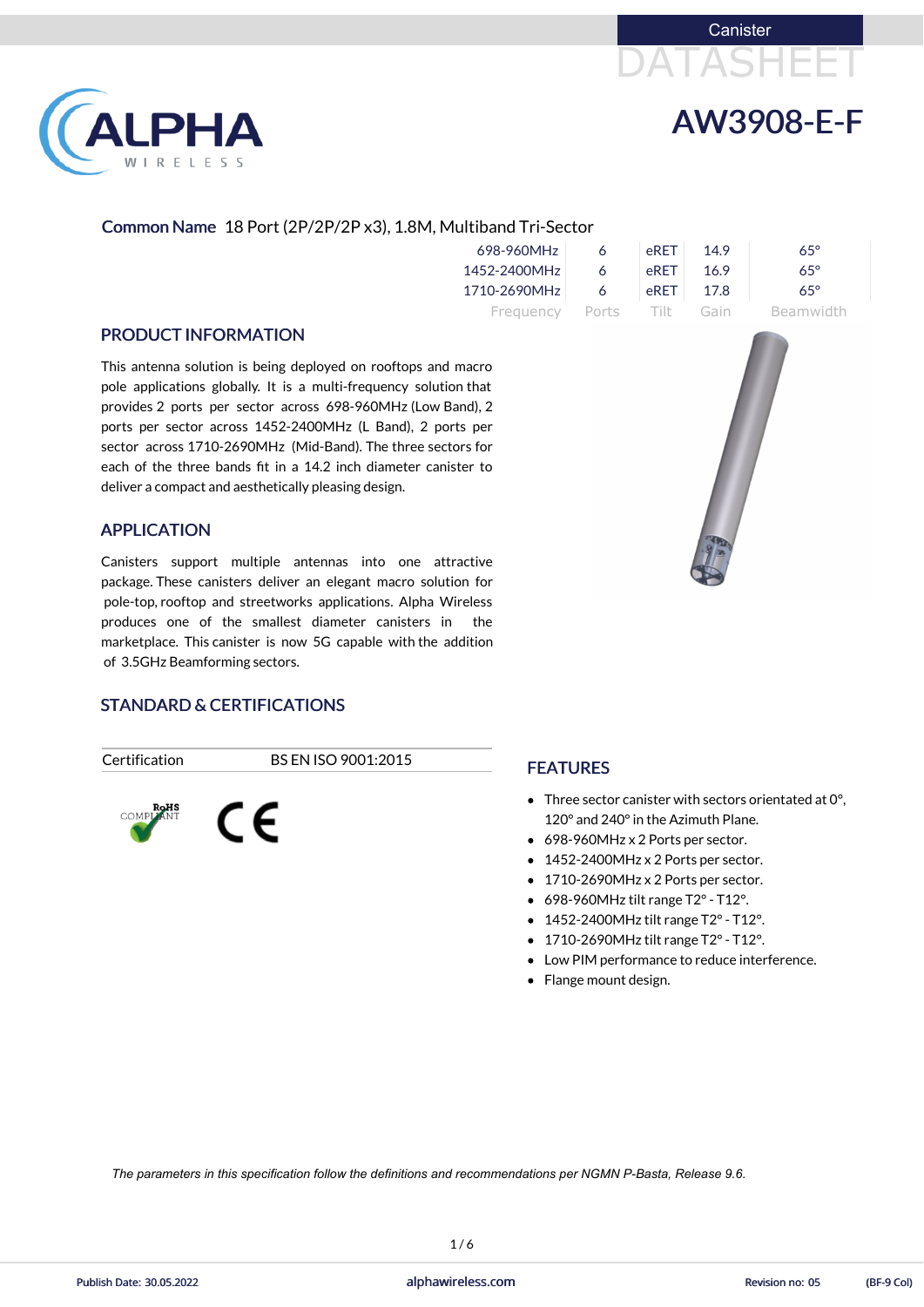

## AW3908-E-F

#### TECHNICAL SPECIFICATION

| <b>Electrical Specifications</b>                |                                      |                          | Low Band                   |              | L-Band       |                            |                                                                                           | Mid Band    |                            |                |                |
|-------------------------------------------------|--------------------------------------|--------------------------|----------------------------|--------------|--------------|----------------------------|-------------------------------------------------------------------------------------------|-------------|----------------------------|----------------|----------------|
| <b>Frequency Range</b>                          |                                      | <b>MHz</b>               | 698-790                    | 790-890      | 890-960      | 1452-                      | 1710-                                                                                     | 2300-       | 1710-                      | 1920-          | 2300-          |
|                                                 |                                      |                          |                            |              |              | 1492                       | 2170                                                                                      | 2400        | 1920                       | 2170           | 2690           |
| Polarisation                                    |                                      | Degree                   | +/-45° Slant Linear        |              |              |                            |                                                                                           |             |                            |                |                |
| Gain                                            | Basta                                | dBi                      | 14.2 ± 0.5                 |              |              |                            | $14.3 \pm 0.5$ 14.4 $\pm 0.5$ 15.7 $\pm 0.5$ 16.4 $\pm 0.5$ 16.2 $\pm 0.5$ 16.8 $\pm 0.5$ |             |                            | $17.1 \pm 0.5$ | $17.3 \pm 0.5$ |
|                                                 | Max                                  | dBi                      | 14.7                       | 14.8         | 14.9         | 16.2                       | 16.9                                                                                      | 16.7        | 17.3                       | 17.6           | 17.8           |
| Azimuth Beamwidth                               |                                      | Degree                   | $78^\circ$                 | $76^{\circ}$ | $73^\circ$   | $75^\circ$                 | $70^\circ$                                                                                | $68^\circ$  | $69^\circ$                 | $64^\circ$     | $60^\circ$     |
| Azimuth Beam Squint                             |                                      | Degree<                  | $3^{\circ}$                |              |              | $3^{\circ}$                |                                                                                           |             | $3^\circ$                  |                |                |
|                                                 | <b>Elevation Beamwidth</b><br>Degree |                          |                            | $16.4^\circ$ | $14.6^\circ$ | $7.0^\circ$                | $6.3^\circ$                                                                               | $6.2^\circ$ | $6.5^\circ$                | $6.2^\circ$    | $6.0^\circ$    |
| <b>Electrical Downtilt</b>                      |                                      | Degree                   | $T2^{\circ} - T12^{\circ}$ |              |              | $T2^{\circ} - T12^{\circ}$ |                                                                                           |             | $T2^{\circ} - T12^{\circ}$ |                |                |
| <b>Electrical Downtilt Deviation</b><br>Degree< |                                      |                          | $1^{\circ}$                |              |              |                            |                                                                                           |             |                            |                |                |
| Impedance                                       |                                      | Ohms                     | 50                         |              |              |                            |                                                                                           |             |                            |                |                |
| <b>VSWR</b>                                     |                                      | $\overline{\phantom{0}}$ | 1.5                        |              |              |                            |                                                                                           |             |                            |                |                |
| <b>Return Loss</b>                              |                                      | dB                       | 14                         |              |              |                            |                                                                                           |             |                            |                |                |
| Isolation                                       |                                      | dB                       | 25                         |              |              |                            |                                                                                           |             |                            |                |                |
| Upper Sidelobe Suppression,                     |                                      | dB                       | 16                         |              |              |                            |                                                                                           |             |                            |                |                |
| Peak to 20°                                     |                                      |                          |                            |              |              |                            |                                                                                           |             |                            |                |                |
| <b>Cross-Polar Discrimination</b>               |                                      | dB                       | 15<br>15                   |              |              |                            | 15                                                                                        |             |                            |                |                |
| Max Power Per Port                              |                                      | W                        | 300                        |              |              | 250                        |                                                                                           | 250         |                            |                |                |
|                                                 |                                      |                          |                            |              |              |                            |                                                                                           |             |                            |                |                |

Publish Date: 30.05.2022 **alphawireless.com** alphawireless.com **alphawireless.com** Revision no: 05 (BF-9 Col) Revision no: 05

### Representative Pattern Files







Low Band **Let a Let a L-Band / Mid Band** 

Azimuth **Elevation** 

For radiation pattern files, please login at www.alphawireless.com

 $2/6$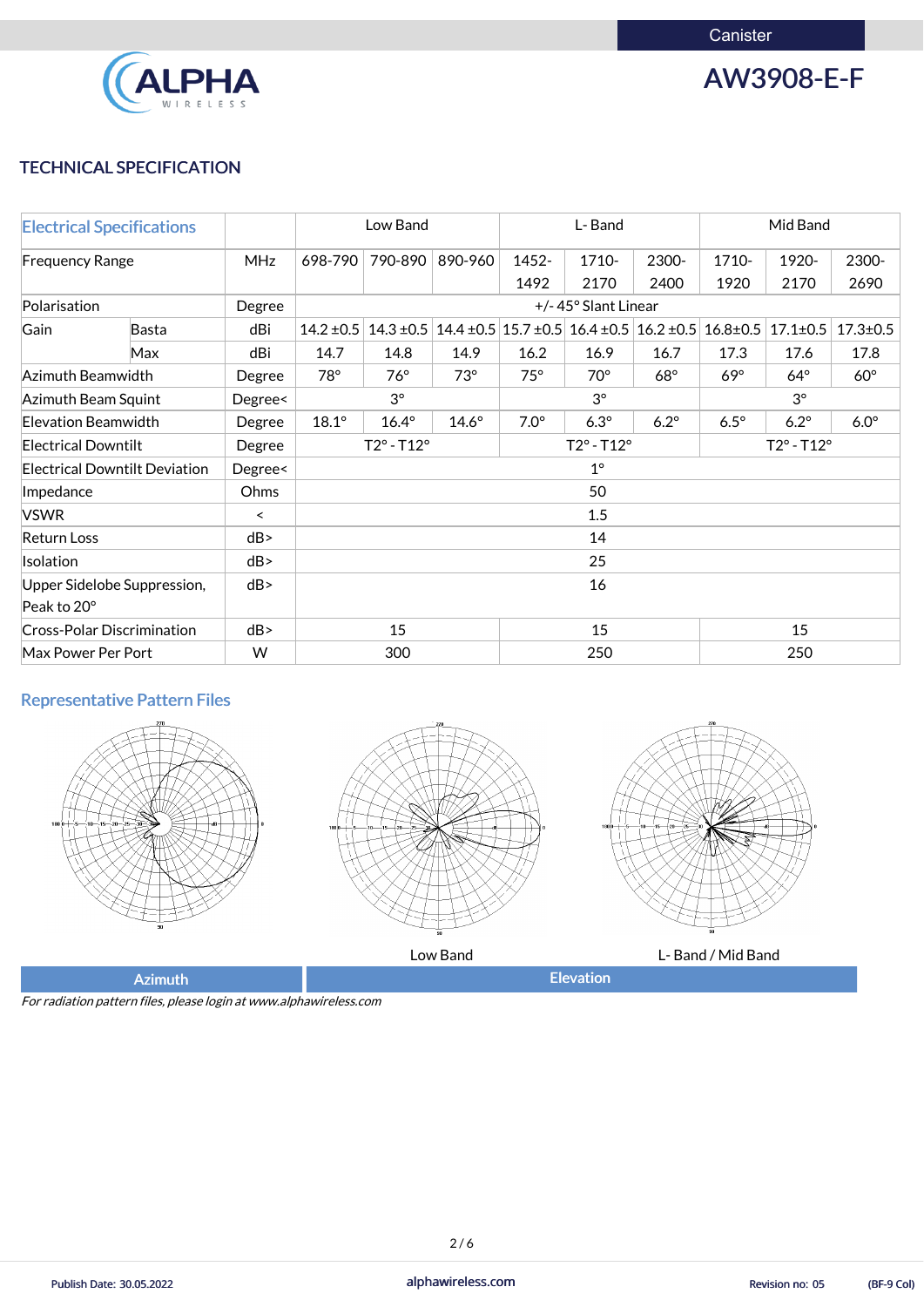

AW3908-E-F

#### TECHNICAL SPECIFICATION

### Mechanical Specifications

| <b>Dimensions</b>                               | mm(in)               | $1830(72) \times 360(14.2) - (\mathsf{L} \times \emptyset)$ |
|-------------------------------------------------|----------------------|-------------------------------------------------------------|
| Packing Size (LxWxD)                            | mm(in)               | 2000 (79) x 500 (20) x 590 (23)                             |
| Net Weight (antenna)                            | kg (lb)              | 62 (137)                                                    |
| Shipping Weight                                 | kg (lb)              | 100(220)                                                    |
| Connector Type (Female)                         |                      | $4.3 - 10$                                                  |
| <b>Connector Position</b>                       |                      | <b>Bottom</b>                                               |
| Connector Quantity                              |                      | 18 (6P Low band, 6P L Band, & 6P Mid-Band                   |
| Windload Frontal (at Rated Wind Speed: 150km/h) | $N$ (lbf)            | 535 (120)                                                   |
| Windload Lateral (at Rated Wind Speed: 150km/h) | $N$ (lbf)            | 535 (120)                                                   |
| Survival Wind Speed                             | $km/h$ (mph)         | 200(125)                                                    |
| Radome Material                                 |                      | UV Stabilised ABS capped ASA                                |
| Radome Colour                                   | <b>RAL</b>           | 7035 (light grey)                                           |
| <b>Product Compliance Environmental</b>         |                      | <b>RoHS</b>                                                 |
| Lightning Protection                            |                      | <b>DC Grounded</b>                                          |
| Cold Temperature Survival                       | Celsius (Fahrenheit) | $-40(-40)$                                                  |
| Hot Temperature Survival                        | Celsius (Fahrenheit) | 70 (158)                                                    |

#### Array Layout & RET Information



|                              |                   |           |                                                |                            |                               | Configuration                     |                                                          |  |
|------------------------------|-------------------|-----------|------------------------------------------------|----------------------------|-------------------------------|-----------------------------------|----------------------------------------------------------|--|
|                              |                   |           |                                                |                            |                               | 698-960 MHz                       | One RET per array: R1 x 3 Sectors                        |  |
|                              |                   | <b>Y2</b> |                                                |                            |                               | 1452-2400 MHz                     | One RET per array: Y1 x 3 Sectors                        |  |
|                              | Y1                |           |                                                |                            | 1710-2690 MHz                 | One RET per array: Y2 x 3 Sectors |                                                          |  |
|                              |                   |           |                                                |                            | Total Quantity                | Nine RET Motor Controllers        |                                                          |  |
|                              |                   |           |                                                |                            | <b>Location and Interface</b> |                                   |                                                          |  |
|                              |                   |           |                                                |                            |                               | <b>RET Controller Location</b>    | Inside antenna radome housing                            |  |
|                              |                   |           |                                                |                            |                               | <b>RET Interface</b>              | Pair of AISG 8 Pin DIN connectors, one male, one female  |  |
|                              |                   |           | Array layout depicts one<br>individual sector. |                            |                               | <b>RET Interface Quantity</b>     | Three pairs of AISG 8 Pin DIN connectors, one per sector |  |
|                              | R <sub>1</sub>    |           | Note: Coloured box sizes do                    |                            |                               | <b>RET Interface Location</b>     | On connector plate located at bottom of antenna          |  |
| not represent antenna sizes. |                   |           |                                                | Electrical                 |                               |                                   |                                                          |  |
| Array                        |                   |           | <b>Frequency</b>                               | <b>RET</b><br><b>Ports</b> |                               | Input Voltage                     | $10 - 30V$                                               |  |
|                              |                   |           | <b>MHz</b>                                     |                            | ID                            | Power Idle Mode                   | < 1W                                                     |  |
|                              | R1                | 698 - 960 |                                                | $1 - 2$                    |                               | Power Active Mode                 | < 10W                                                    |  |
|                              | Y1                |           | $1452 - 2400$                                  | 2<br>$3 - 4$               |                               |                                   |                                                          |  |
|                              | Y2<br>1710 - 2690 |           | $5 - 6$                                        | 3                          | Protocol                      | 3GPP / AISG 2.0                   |                                                          |  |

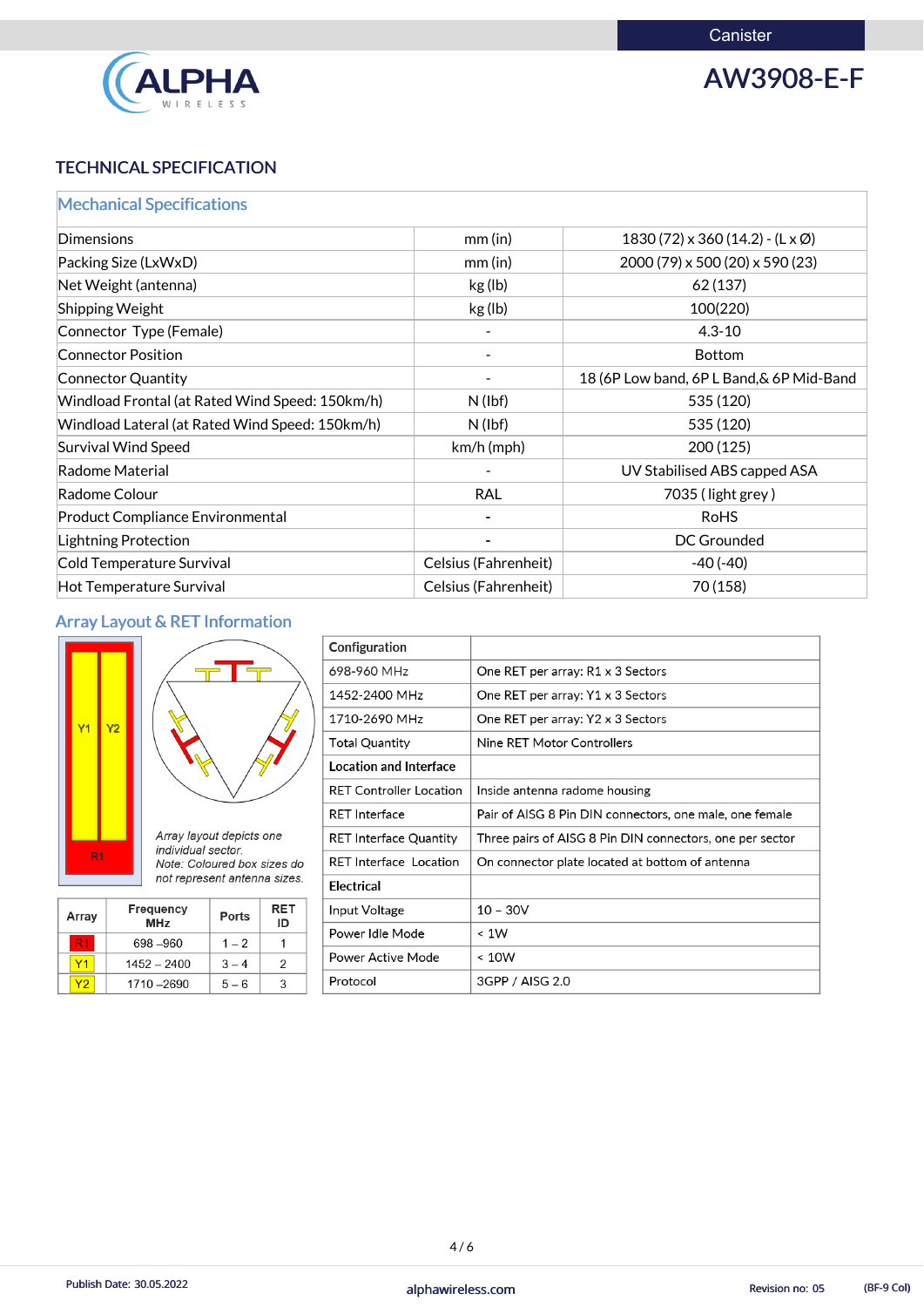**Canister** 



AW3908-E-F

#### TECHNICAL SPECIFICATION

Mechanical Illustration